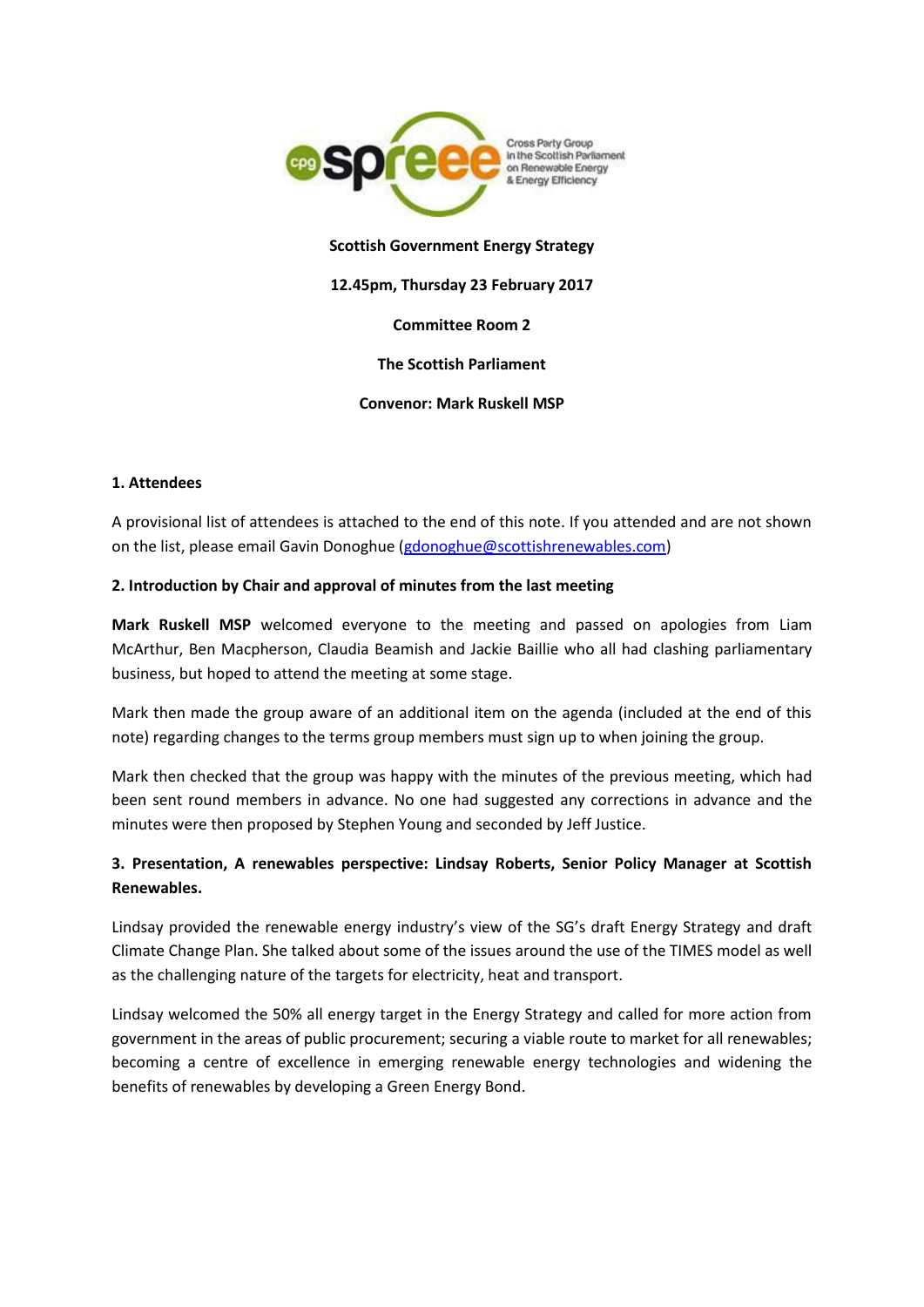# **4. Presentation, An energy efficiency perspective: Professor Sean Smith from Edinburgh Napier University.**

Professor Smith spoke mainly about the draft Climate Change Plan as he said this had more detail in it than the draft Energy Strategy. He mentioned the herculean effort required over the coming 5-8 years on energy efficiency and that innovation was going to be key to the delivery of these targets.

He then spoke about the need to accelerate retrofit of private rented and existing homes for sale and suggested aiming for minimum Band C (EPC), and perhaps incentivise through LBTT, as well as dealing with party cavity walls.

Professor Smith then discussed the benefits of real time displays in Smart Meters and behavioural change as well as re-using site infrastructure instead of new build, and the requirement for innovation in new build developments (such as those included within the proposed Edinburgh City Deal). Professor Smith finished by discussing where the current draft Climate Change Plan assumes previous and current RPP plans have got to in terms of carbon emissions.

## **5. Question and Answer Session**

- **Stephen Young** asked about small-scale wind turbines on homes
	- o **Professor Smith** raised the issue of potential noise and efficiency of these products
- **Mark Winskell** raised the issue of amount of heat reduction in the Energy Strategy with **Robin Parker** adding that needed to be 6% lower than forecast, with a pathway for skills.
	- o **Professor Smith** stated that we don't have the numbers in the current Strategy and highlighted the skills gap in the construction industry.
	- o **Lindsay Roberts** also highlighted the difficulty for stakeholders in understanding the constraints placed upon the TIMES model.
- **Teresa Bray** asked about engagement with home builders and made the point that behavioural change was more important than technological change.
	- o **Lindsay Roberts** acknowledged that behavioural change and communication from government were vitally important
	- o **Professor Smith** talked about the differences in the attitudes of younger people
- **Nigel Holmes** asked about the movement of 85% of population away from gas for their heating, and the potential role of hydrogen.
	- o **Professor Smith** raised the issue of negative public perception of hydrogen.
	- o **Lindsay Roberts** agreed that there was a lot of space for hydrogen in the Energy Strategy
- **Bill Rodgers** asked whether academia could have a like-for-like model used in the Energy Strategy**.**
	- o **Professor Smith** agreed that it would be useful to know the assumptions model based on so can tell if there have been mistakes in modelling or deliberate choices.

# **6. Additional agenda item**

The following agenda item was put forward by the Convenor for discussion, with hard copies handed out to group members on arrival.

### Background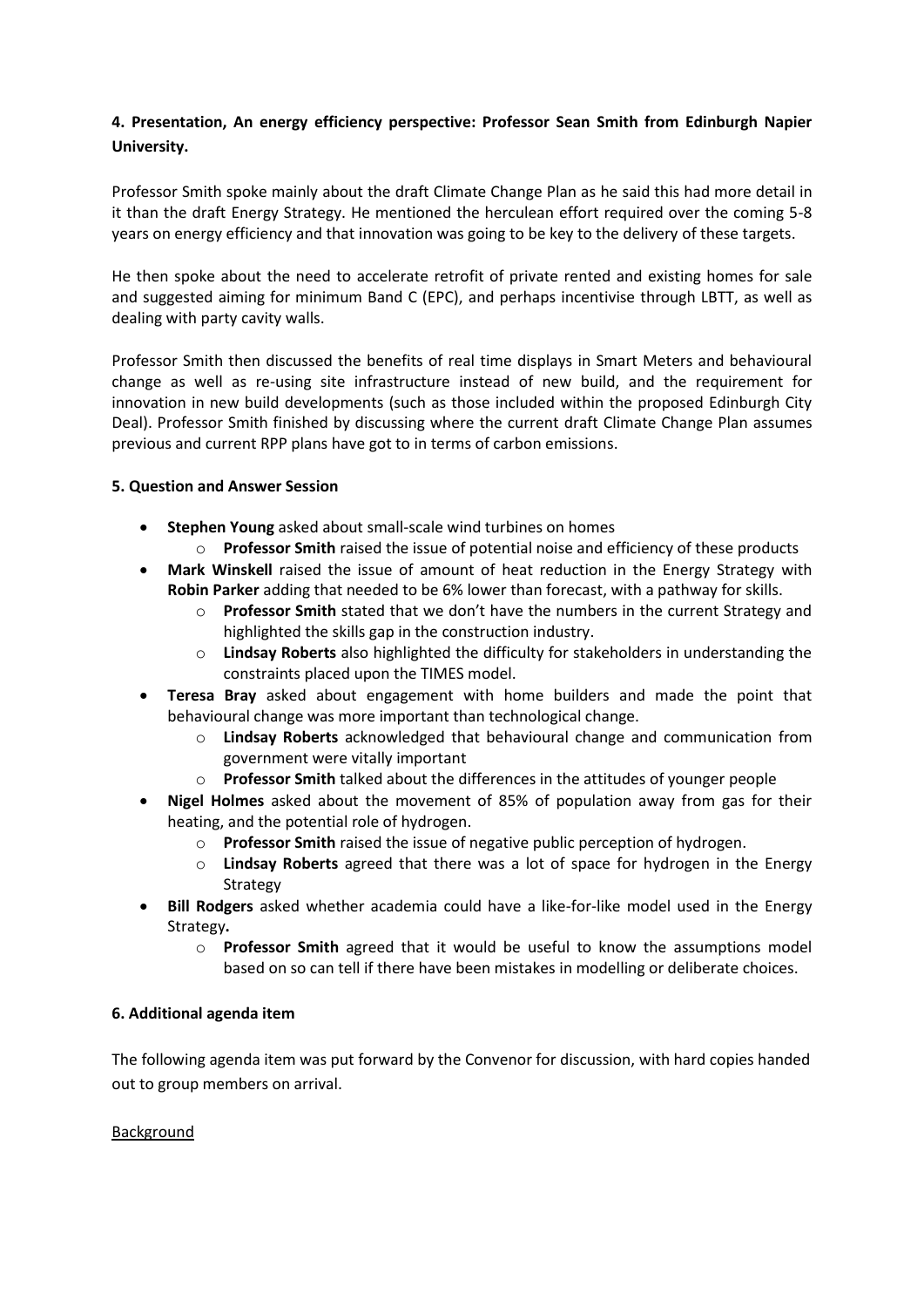For administrative purposes, currently all non-MSP members of the group are registered as individuals rather than as representatives of organisations, except for the Secretariat who are registered as representatives of their host organisations (Energy Saving Trust and Scottish Renewables). When members first ask to join the group, they are also asked to sign up to the following:

• *By signing up to SPREEE, you are becoming a member of the group (details of which are published on the Scottish Parliament's website)*

• *Your contributions to group meetings may be recorded and made available online via the Scottish Parliament's website.*

• *Your details will be processed in accordance with the Data Protection Act, i.e. your details will not be passed on or used for any purpose other than notification of SPREEE meetings or notices*

For reasons of security, group meetings are not open to the public and anyone wishing to attend a group meeting must contact the Conveners or Secretariat in advance in order to attend.

A note of each meeting is taken at and a draft meeting note sent round group members in advance of the next meeting so that it can be signed of as an accurate recollection of the previous meeting's business. Once this meeting note is signed off it is sent to the clerks and published on the Parliament's website.

# Proposal

The Convenors of the Group therefore propose asking all new and existing members to sign up to the following in order to make some of the items outlined, above, more clear to current and future members of the Group (changes shown in red):

- *• By signing up to SPREEE, you are becoming an individual member of the group (details of which are published on the Scottish Parliament's website)*
- *• Your contributions to group meetings may be recorded in writing by the group and made available online via the Scottish Parliament's website. Any unofficial reports of group meetings should be signed off in advance by the Secretariat before publication, in order to ensure they are consistent with the group's own notes.*
- *• SPREEE meetings take place in the Scottish Parliament, a secure area, therefore you agree to follow the instructions of Scottish Parliament staff at all times.*
- *• Your details will be processed in accordance with the Data Protection Act, i.e. your details will not be passed on or used for any purpose other than notification of SPREEE meetings or notices*

Deputy Convenor, Claudia Beamish MSP, spoke in support of this proposal, and it was not opposed by anyone else in the meeting, so it will now apply to group members going forward.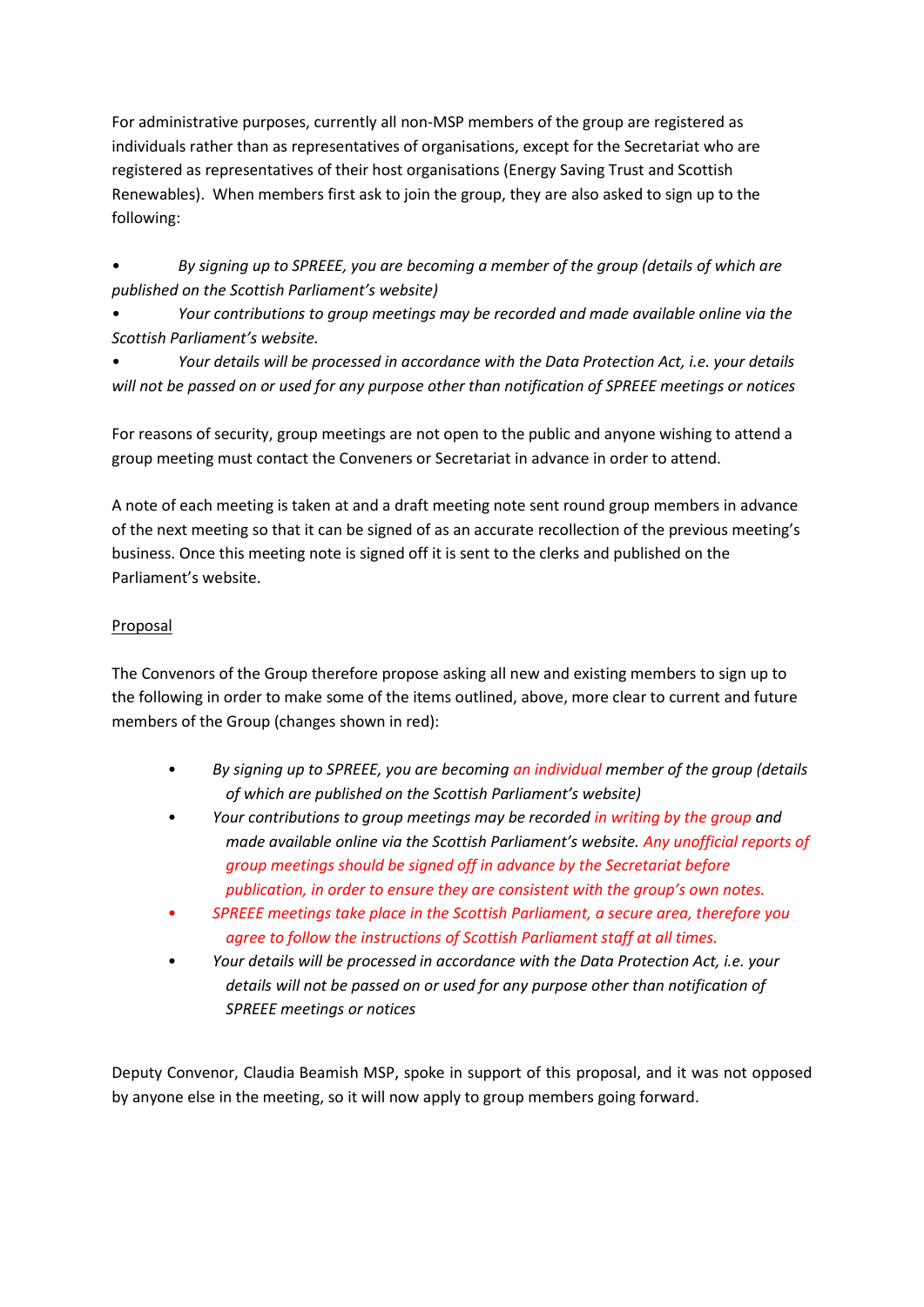## **7. AOB**

John Maclean raised the issue of the inadequate IT facilities for the presentations, and suggested potentially having the presentations sent round members in advance.

The Secretariat explained the restrictions on the use of IT facilities by Cross Party Groups in Parliament, but agreed to look into using a file-sharing website which would allow members to access and download presentations in advance of meetings.

## **8. Attendees**

### **Members**

| <b>FIRST NAME</b> | <b>LAST NAME</b>   |
|-------------------|--------------------|
| Mark              | <b>Ruskell MSP</b> |
| Claudia           | <b>Beamish MSP</b> |
| Maree             | Todd MSP           |
| Patrick           | Harvie MSP         |
| Neil              | <b>Barnes</b>      |
| Aisling           | Doyle              |
| Katy              | Dickson            |
| Alasdair          | Campbell           |
| Paul              | Gill               |
| Jason             | Ormiston           |
| Nigel             | Holmes             |
| Karen             | Freel              |
| Jeff              | Justice            |
| John              | Taylor             |
| Tony              | <b>Brunton</b>     |
| Peter             | Strachan           |
| Will              | Sutton             |
| Mark              | Winskel            |
| Tariq             | Muneer             |
| Joan              | Pisanek            |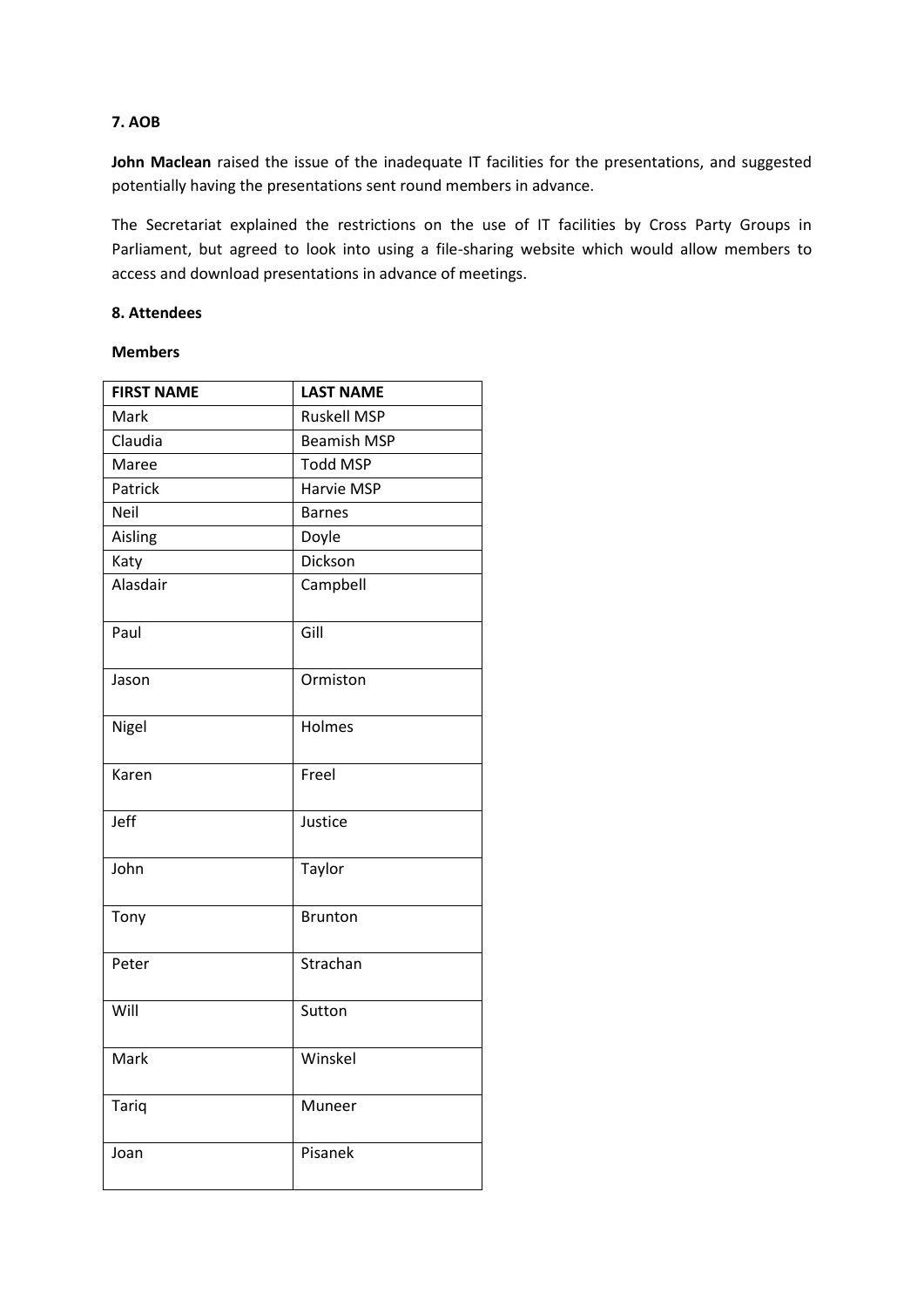| Alan     | Beal       |
|----------|------------|
| John     | Maclean    |
| Ragne    | Low        |
| Pete     | Roche      |
| Stephen  | Young      |
| Sam      | McMillan   |
| Shemaiah | Weekes     |
| Fiona    | Riddoch    |
| Andrew   | Dempster   |
| Siobhan  | Jordan     |
| Michelle | Cullis     |
| Lynne    | Bryceland  |
| Stuart   | Noble      |
| Jim      | Eadie      |
| Pat      | Boyle      |
| James    | Higgins    |
| Aurelie  | Tartaud    |
| Andrew   | Ramand     |
| Sam      | Gardner    |
| Robin    | Parker     |
| David    | Keddie     |
| Jamie    | Carruthers |